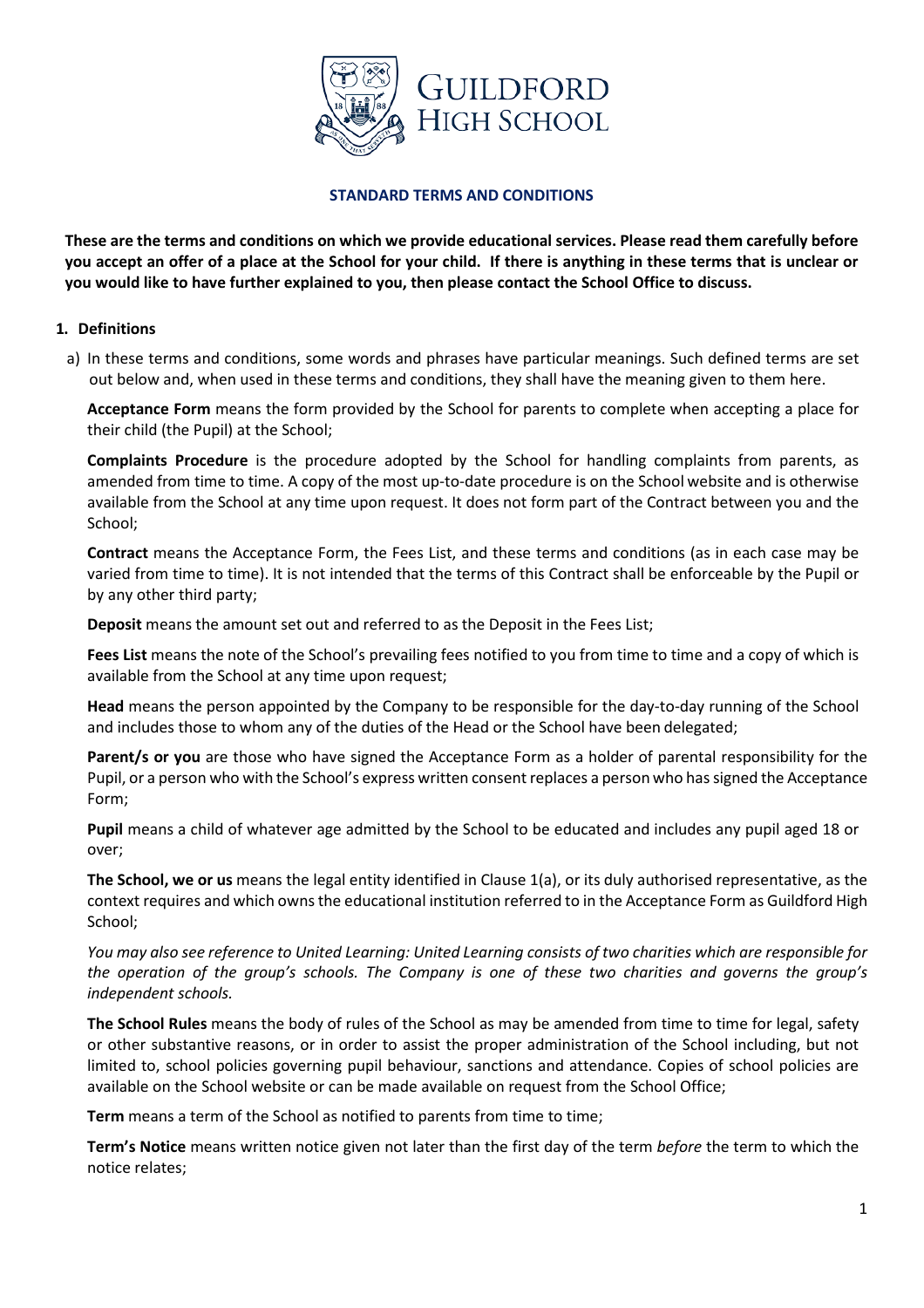**Terms and Conditions** means these terms and conditions as may be amended from time to time.

- a) **Who we are:** We are United Church Schools Trust ("**the Company**"), a charitable company registered in England and Wales, company registration number 02780748, charity registration number 1016538 and registered office Worldwide House, Thorpe Wood, Peterborough, England, PE3 6SB and whose registered VAT number is 834851512.
- b) **What does not form part of the Contract:** The prospectus, information booklets and website do not however form part of the Contract with the School. The prospectus describes the broad principles on which the School is presently run and gives an indication of our history and ethos.

### **2. Introduction and potential future changes**

- a) **The Terms and Conditions**: Except in relation to Fees (which are dealt with by the Company, in consultation with the Head), any waiver of the provisions in the Terms and Conditions is effective only if given in writing by the Head personally and the Head shall be under no obligation to agree to any such waiver.
- b) **Changes at the School:** A successful school must initiate and respond to change. The offer of a place and its acceptance are given on the basis that, in the interests of the School as a whole, changes may be made to any aspect of the School from time to time for legal, safety or other substantive reasons, or in order to assist the proper administration of the School. This includes, but is not limited to, changes to the size and location of the School; its premises and facilities; the arrangements for lunches; the academic and games curriculum including its delivery, structure and composition of classes (including by electing to provide education for the Pupil remotely if the Pupil remains at home, for example, where the School is required to close the School premises); the way the School is run; the rules and disciplinary framework; the length of the school terms and the school day; and to any other aspect of the School.
- c) **Notice of significant changes:** Where practicable, we will give you a Term's Notice of any planned changes that we regard as significant to the Pupil's education at the School. This will allow you time to consider the proposed change and, if you wish to withdraw the Pupil from the School before the proposed change is set to take effect, then you have sufficient time to provide the required Term's Notice of withdrawal to the School under Clause 6[\(c\)](#page-7-0) below.
- d) **Fee increases:** Fee levels will be reviewed during the course of the Pupil's education (usually each year). We will try to give you at least a Term's Notice of any increase and will always give you notice of any increase not later than the final day of the preceding Term. If we:
	- i. give you notice of an increase to the Fees before the end of the penultimate Term before the increase is to take effect, you will have time to consider the increase and, if you wish to withdraw the Pupil from the School before the proposed increase is set to take effect, then you will have sufficient time to provide the required Term's Notice of withdrawal to the School under Clause 6[\(c\)](#page-7-0) below; or
	- ii. give you less than one Term's Notice of an increase to the Fees of more than 8%, you may withdraw the Pupil from the School from the start of the following Term without incurring fees in lieu of notice, provided that you give the School notice in writing of withdrawal within twenty-one days from the date when the notice of the increase in Fees is given. If you provide this notice, you will not need to give a Term's Notice or pay fees in lieu of notice and will be able to withdraw the Pupil without being responsible for Fees for the next term.
- e) **Changes in ownership etc**: We may transfer the School's rights and obligations under these Terms and Conditions to another person or organisation. We will ensure that the transfer will not affect your rights under this Contract.
- f) **Changes to these Terms and Conditions**: We reserve the right to change or add to these Terms and Conditions from time to time for legal, safety or other substantive reasons or in order to assist the proper delivery of education at the School. The School will send you notice of any such modifications prior to the end of the penultimate Term before the modifications are to take effect.

#### **3. School Rules and Parents Obligations**

a) **Parents' authority**: You authorise the School to take and/or authorise in good faith all decisions that, in the School's reasonable opinion, safeguard and promote the Pupil's welfare. You give consent to such physical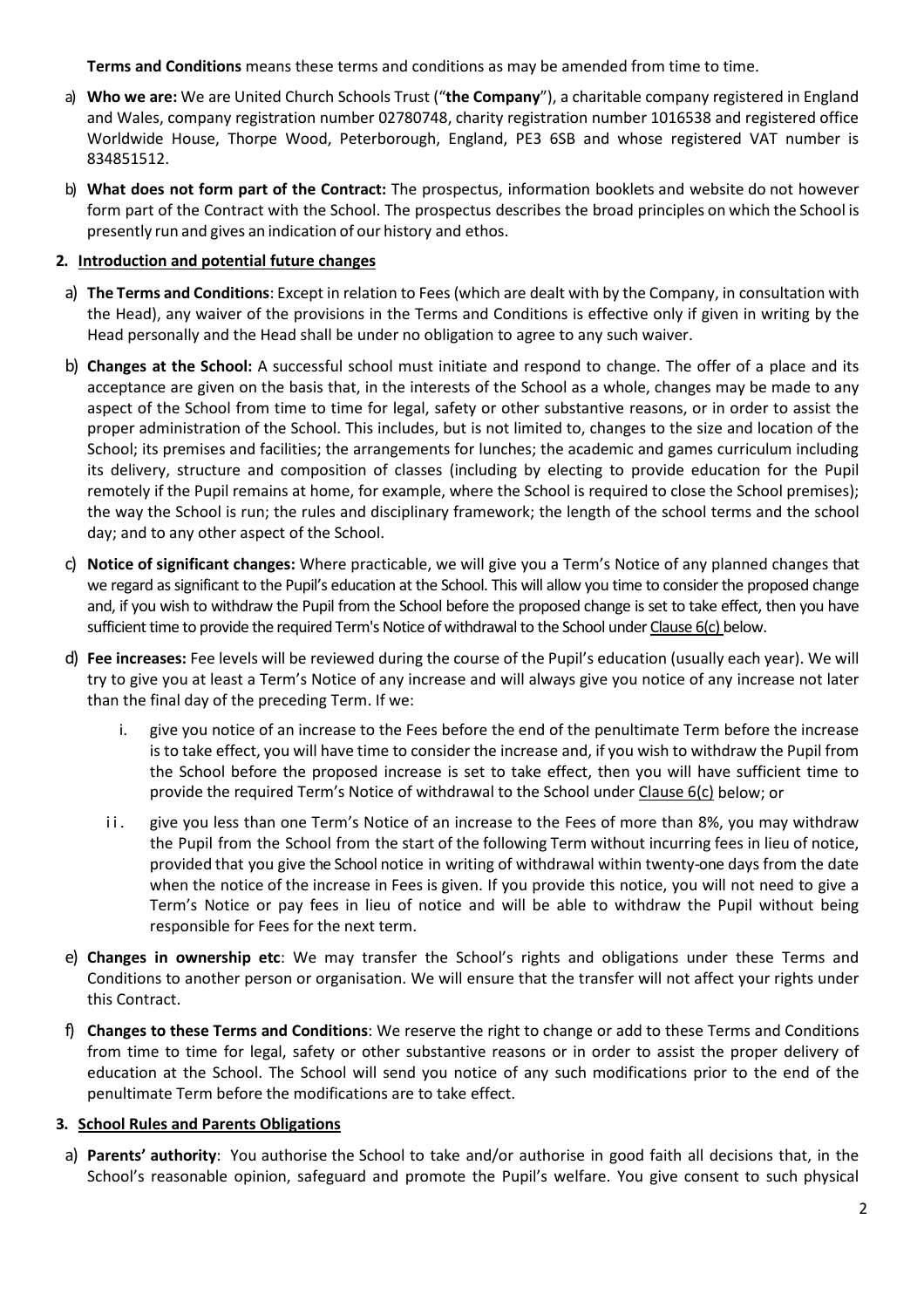contact asmay be lawful, appropriate and properfor teaching and for providing comfort to the Pupil if in distress, to maintain safety and good order or in connection with the Pupil's health.

- b) **Parents' decisions relating to the Pupil**: You (and each of you as the holders of parental responsibility for the Pupil) acknowledge and agree that, prior to and during the Pupil's time at the School, the School is entitled to assume that you have consulted with each other so far as decisions regarding the Pupil are concerned. Accordingly, except in relation to withdrawal of the Pupil (see Clause 6 below), you and each of you accept that the School is entitled to treat:
	- i. any instruction, authority, request or prohibition received from one of you as having been given on behalf of both of you; and
	- ii. any communication from the School to one of you as having been given to both of you.
- c) **Urgent medical attention while under the School's care**: If the Pupil requires urgent medical attention while under the School's care, the School will if practicable try to contact you to obtain your prior consent. However, if it is not practicable to contact you the School will make the decision on your behalf if, for example, consent is required for urgent medical treatment (including anaesthetic, operation or blood transfusions (unless you have previously notified us you object to blood transfusions)) under NHS or at a private hospital where recommended by a doctor or other medical practitioner.
- d) **Participation in contact sport and similar activities**: Unless you notify us to the contrary, you consent to the Pupil participating, under supervision, in contact sports and in other sports and activities which may entail some risk of physical injury.
- e) **Your co-operation including regarding the Pupil's conduct and attendance**: We attach importance to courtesy, integrity, manners and good discipline. You warrant that the Pupil will take a full part in the activities of the School, attend each school day, be punctual, work hard, be well behaved and comply with the School Rules. You must co-operate with the School and School staff including by:
	- i. maintaining a constructive relationship with School staff (including where the School is exercising its rights and performing its obligations under this Contract) and including in the tone, content, volume and/or nature of your communications with the School;
	- ii. encouraging the Pupil in their studies and giving appropriate support at home;
	- iii. keeping the School up-to-date and informed of matters which affect or may affect the Pupil (including circumstances which arise at any time that affect or may affect your ability to pay the fees and supplemental charges for the Pupil);
	- iv. ensuring that all details or other information notified or otherwise disclosed to the School about you and/or the Pupil are accurate, truthful and not misleading and that relevant details and information (or changes to them are not withheld;
	- v. informing the School as soon as possible of any reason for the Pupil's absence from School;
	- vi. providing cooperation and assistance to the School so that the Pupil can participate in, and benefit from, the School's provision of education;
	- vii. attending meetings and keeping in touch with the School where the Pupil's interests so require;
	- viii. informing the School of any health or medical condition, special educational need(s), disability or allergies the Pupil has or subsequently develops, whether long-term or short-term, including any infections. You must provide us, whether upon request or otherwise, any reports or other materials relevant to any of the same. If you withhold from or otherwise misrepresent to us information of this nature, this may result in us exercising our right to end this Contract under clause 8(a) below;
	- ix. informing the School of where any special arrangements are needed for the Pupil, including for their education and welfare;
	- x. if the School so requires due to a health risk either presented by the Pupil to others or presented to the Pupil by others or by reason of a virus, pandemic, epidemic or other health risk, you may be required to keep the Pupil at home and not permit them to return to the School until such time as the health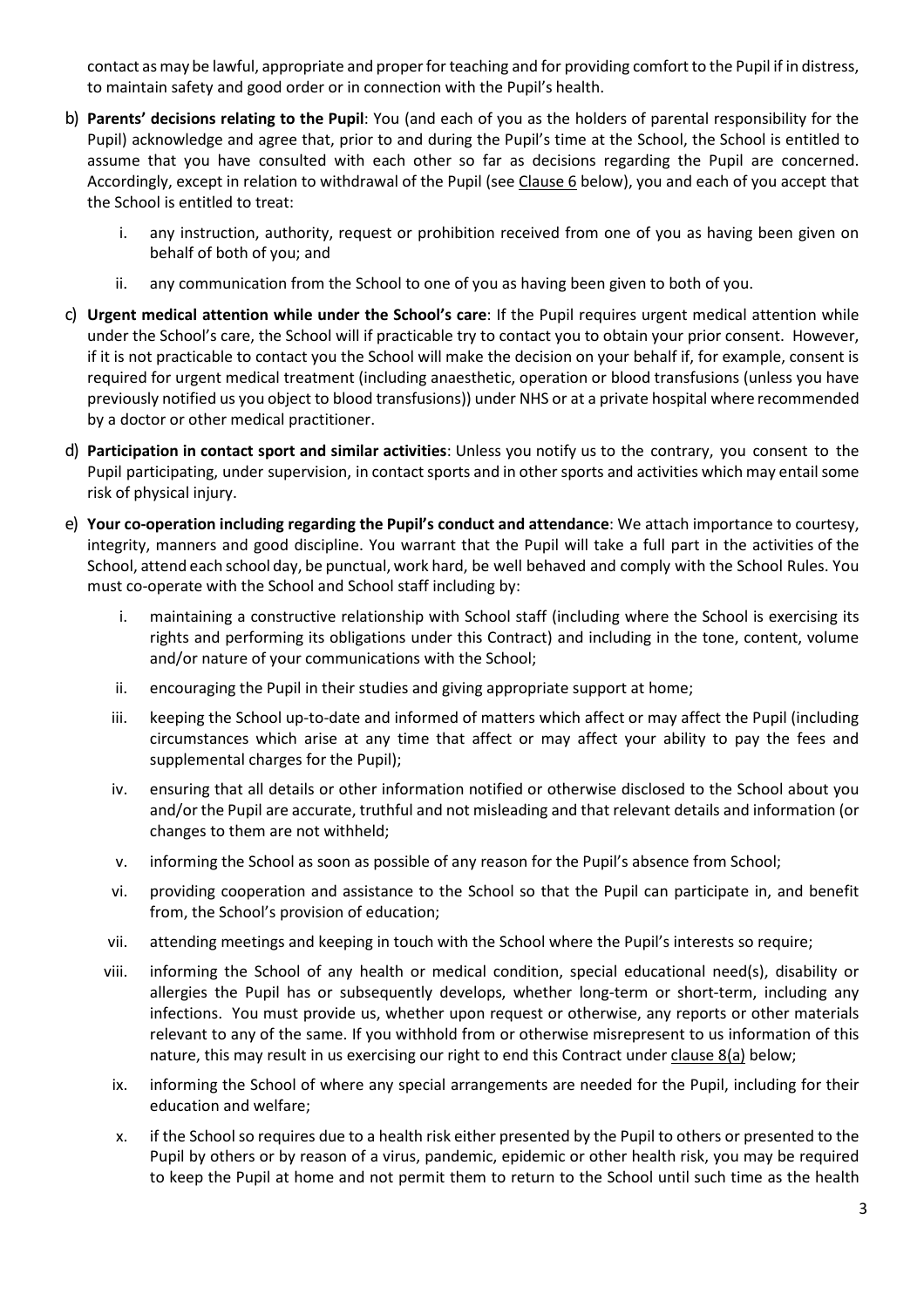risk has passed. Where it is considered appropriate, we will try to continue providing education to the Pupil remotely during such period.

- f) Notifying us of special arrangements or court orders: The Head needs to be aware of any matters that are relevant to the Pupil's education, security orsafety. You must inform the School if, at any time prior to or during the Pupil's time at the School:
	- i. a court order is put in place or an undertaking is given to a court in respect of (or relating to) the Pupil's attendance at the School (including its premises) and/or the School's provision of education to the Pupil. This would include any court order or undertaking given to a court which may deal with or impact upon in any way: (i) the Pupil's living and/or contact arrangements; (ii) the Pupil's education, welfare and/or upbringing; (iii) the payment of fees and/or supplemental charges; and/or (iv) your exercise of parental responsibility in respect of the Pupil. In any such circumstances you must (whether upon request or otherwise) promptly provide the School with relevant information, including copies of the relevant court order(s) or undertaking(s) (or the relevant parts of them) having obtained the permission of the court if necessary; or
	- ii. there are any situations of risk in relation to the Pupil for whom any special safety precautions may be needed.
- g) **The Pupil's health**: The School may at any time require a medical opinion or certificate asto the Pupil's general physical andmental health. The age ofthe Pupil will be calculated in accordance with UK custom. It is a condition of the Pupil joining and remaining at the School that you complete and submit to the School a form of medical declaration concerning the Pupil's health and, where applicable, the Pupil attends a medical examination. You must comply with the School's quarantine requirements as issued from time to time.
- h) **Drug and alcohol testing**: The School may, in accordance with any drugs and alcohol or other relevant policy, request the Pupil to give a biological sample under medical supervision to test for the use of drugs, alcohol or other substances damaging to health. Any drugs and alcohol policy in place from time to time has been adopted for disciplinary purposes, and with the aim of safeguarding the health and safety of all pupils.
- i) **Monitoring, progressreports and special educational needs**: The Schoolshall monitor the Pupil's progress at the School and produce regular written reports. The School shall advise you if we have any concern about the Pupil's progress but we do not undertake to diagnose dyslexia or other conditions. A formal assessment can be arranged either by you or by the School at your expense. Subject to the School's obligations under the Equality Act 2010, you may be asked to withdraw the Pupil without being charged fees in lieu of notice if in the opinion of the Head the School cannot provide adequately for the Pupil's needs.
- j) **Conduct of the School and the Head's sanctions**: The Head is responsible for the imposition of any sanction including exclusion for non-payment of Fees, suspension during an investigation and/or following a breach of school discipline, and removal or exclusion under Clause 7 below. The Head is not responsible, unless negligent, for a pupil who is absent from the School in breach of school discipline. We cannot accept any responsibility for the welfare of the Pupil while off the School premises unless he or she is taking part in a school activity or otherwise under the direct supervision of a member of School staff.
- k) **The School Rules**: It is a condition of remaining at the School that you and the Pupil accept the School regime and that the Pupil complies with the School Rules including any rules of appearance, dress and behaviour that apply from time to time. In addition, you must ensure that the Pupil attends School punctually.
- l) **Parental exclusion from school site**: You may be excluded from School premises if the Head, acting reasonably, considers your behaviour or conduct is not in accordance with your obligations under this Contract and/or such exclusion is in the best interests of the Pupil, other pupils and/or of the School. You will be informed in writing of such a decision.
- m) **Leaving School premises**: Unless otherwise stated by the School, the Pupil is required to have permission from you before leaving school premises during the course of a school day. The School is not, however, able to prevent the Pupil leaving school premises during the School day and it is your responsibility to ensure the Pupil's safe travel to and from School.
- n) **Monitoring the Pupil's telephone, email communications, internet use, and use of social media:** The School may, subject to applicable data protection legislation, monitor the Pupil's telephone, email and messaging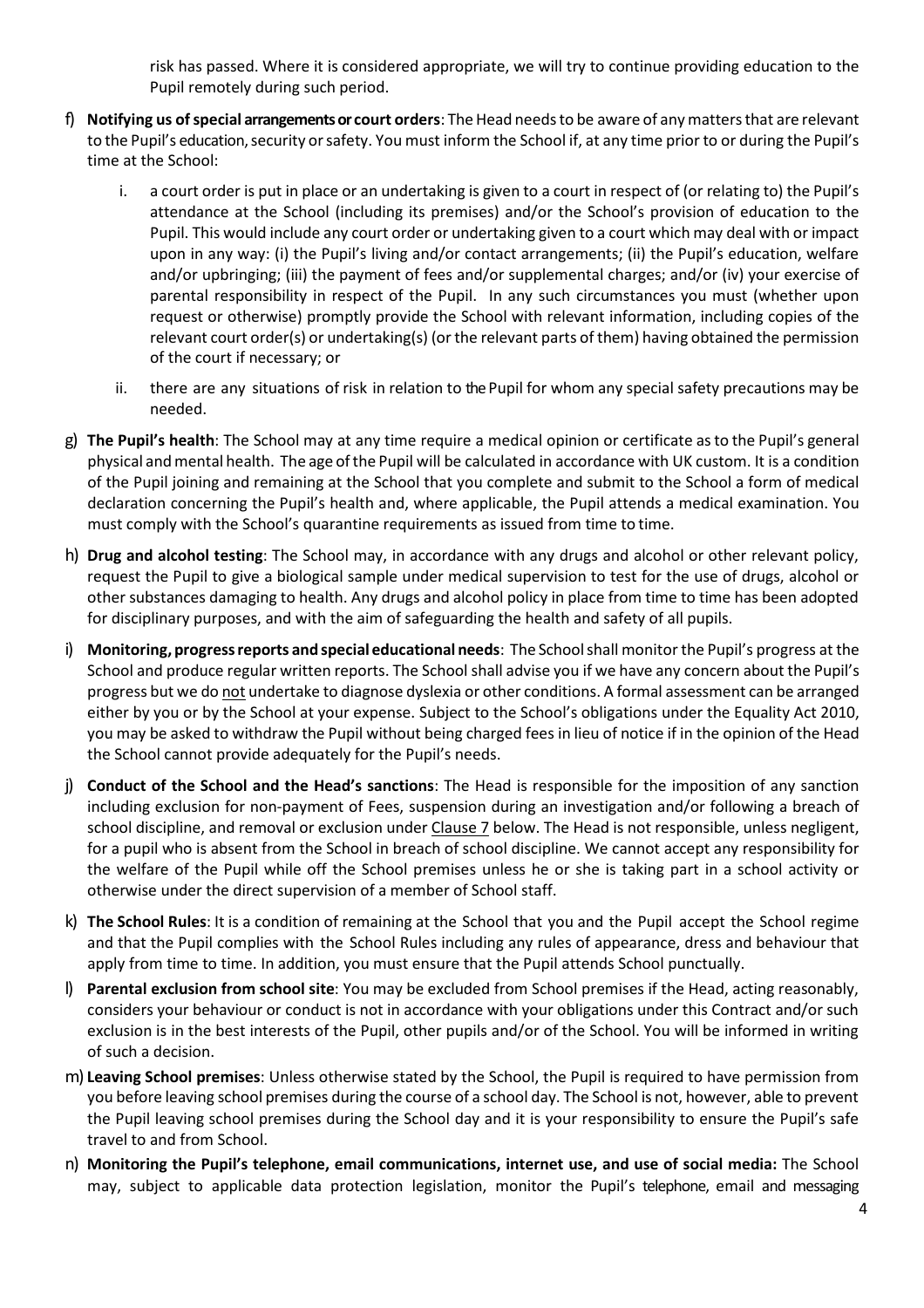communication, internet and Wi-Fi use, and use of social media. We may do this for various reasons, including ensuring compliance with the School Rules or where it is appropriate for the School to do so (or indeed necessary) in connection with the School's legal and/or other duties and responsibilities or other legitimate purposes or good practice requirements.

o) **Examinations**: The School will not enter the Pupil for an examination if the School, acting reasonably, considers that by doing so the Pupil's prospects in other examinations would be impaired and / or if the Pupil has not prepared for the examination with sufficient diligence, for example, because the Pupil has not worked or revised in accordance with advice or instruction from his / her teachers.

#### **4. Admission and progress through the School**

- a) **Offer of a place and Deposit**: An offer of a place at the School is accepted by you completing, signing and returning the Acceptance Form to the School and paying the Deposit. Details of the Deposit is set out in the Fees List as varied from time to time. The Deposit will be repaid by means of a credit without interest to the final payment of Fees or other sums due to the School on the Pupil leaving the School. Until credited, the Deposit will form part of the general funds of the School.
- b) **Progression through the School**: It is assumed that the Pupil will continue through the School, moving from the Junior School to the Senior School (as appropriate) and into the Sixth Form and you must in every case give a Term's Notice if that is not your intention (as explained in Clause [6](#page-6-0) below). The School shall not be obliged to permit the Pupil to move from the Junior School to the Senior School or enter the Sixth Form unless satisfied that it is appropriate to do so having regard to their academic attainment and all other relevant circumstances.

# **5. Fees, extras and payment**

- a) **What is included in the Fees**: Unless set out in the Fees List or otherwise notified to you, Fees cover the normal curriculum together with most books and stationery and, where applicable, our boarding provision.
- b) **What the Fees do not include**: We refer to any items charged to you in addition to the Fees as **Extras.** By way of example, public examination charges, the teaching of English as a foreign language and special needs support (subject to the requirements of the Equality Act 2010) will be invoiced as Extras. Extras may also include but are not limited to, uniform, private music lessons, school trips and sports equipment. Loss of school books or equipment or damage done by a pupil, other than fair wear and tear, may be charged as an Extra.
- c) **Payment of Fees**: Each term's fees are charged separately and the fees payable in respect of each term fall due for payment by you on the first day of that term. Each term's fees will be included in an invoice sent to you (or such other person(s) the School may have agreed separately shall pay the fees under Clause 5(i) above). The fees must be paid in full by direct debit or bank transfer on or before the first day of the term to which the invoice relates. We may not allow the Pupil to attend the School if you do not pay on time. The School may agree that the fees that are or will fall due in relation to any term can be paid in instalments. If we agree to do this, then the School and those responsible for paying those fees will agree separately in writing the anticipated schedule of instalments by which the deferred amount of each term's invoice is to be paid. The agreed amount for each term will need to be paid by direct debit in not more than four (4) instalments (unless otherwise agreed in writing by the School) within a period that does not exceed twelve (12) months (beginning with the date of the relevant invoice). The School will issue a separate invoice and schedule of instalments relating to the fees due in respect of each term, which will be evidence of the separate agreement for the payment of that term's fees.
- d) **Payment of Extras:** All Extras for each Term (and for other unpaid supplemental charges that were agreed during the previous Term) will be included in the School's fees invoice. All such Extras must be paid in full on or before the date shown on the invoice. The School is not responsible for any goods and services which are supplied by a third party via the School to the Pupil or you.
- e) **Fees and Extras will not be reduced due to the Pupil's absence:** Fees and Extras will not normally be reduced, refunded or waived as a result of absence through sickness; orif a Term is shortened or a vacation extended; or as a result of your child being required to study from home as a result of us providing educational services remotely for whatever reason; or if the Pupil is released home after public examinations or otherwise before the normal end of Term (including through study leave); or if a term is shorter than others (or shortened), or for any other cause except in the sole discretion of the Head. This rule is necessary so that the School can properly budget its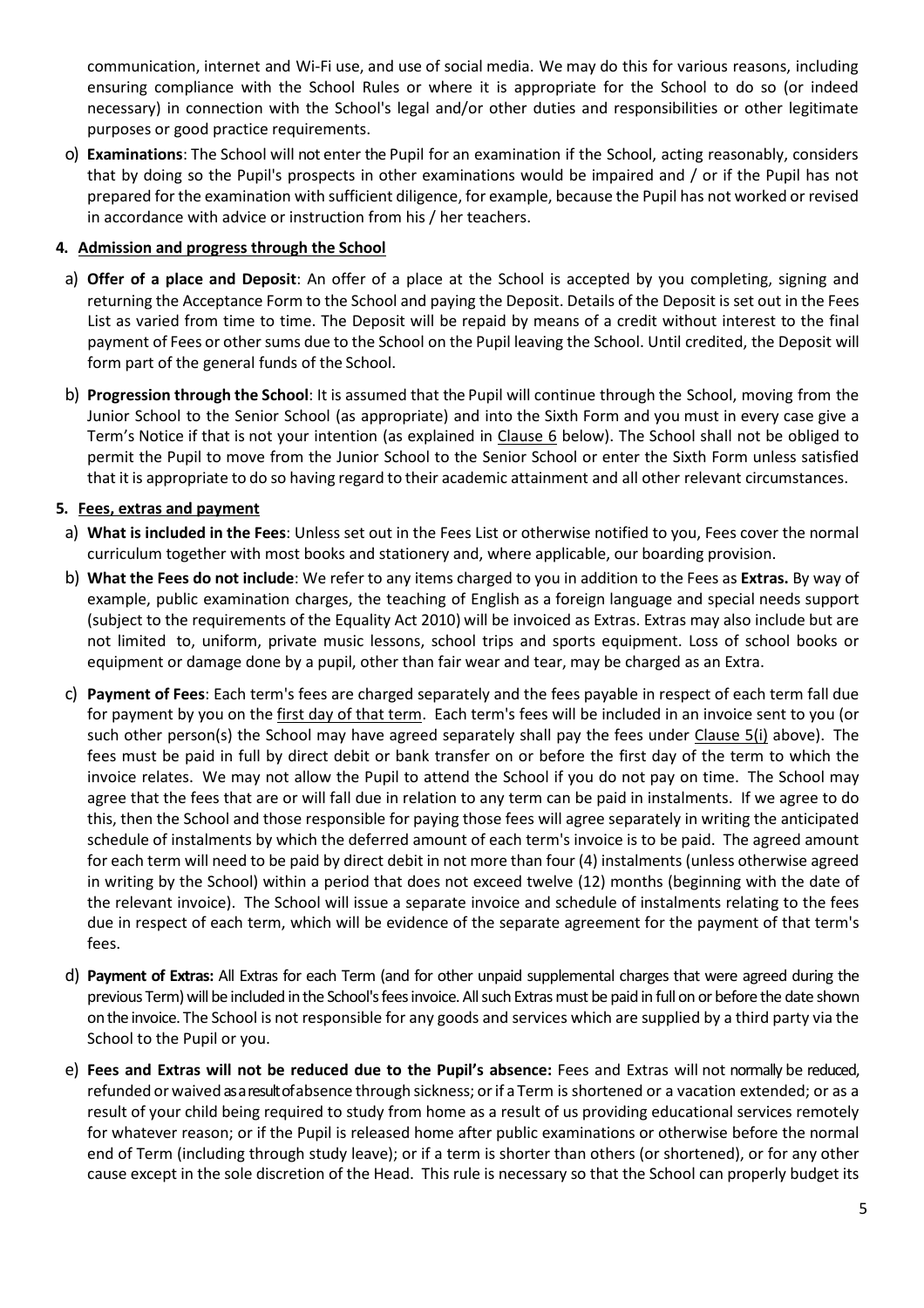expenditure and to ensure that the cost of an individual default does not fall on other parents.

- f) **Exclusion for non-payment of Fees**: The Pupil may be excluded from the School at any time when Fees are unpaid and after the School has given you five days' written notice of its intention to do so. This includes removal of access to any online learning / remote provision. If Fees remain unpaid for a further 28 days the Pupil will be deemed withdrawn without notice and a term's fees in lieu of notice will be immediately payable.
- g) **Non-payment of Extras**: We may refuse to allow the Pupil to participate in the relevant extra-curricular activity, or sit the relevant public examination(s), while the applicable extra charge for that activity or examination(s) remains unpaid.
- h) **Responsibility for payment of Fees and Extras**: Every person who hassigned the Acceptance Form is liable for and must ensure that all of the Fees and Extras due are paid to the School on time in accordance with these Terms and Conditions. This is because our Contract applies to all of you together and each of you on your own. In practice this means that if Fees or Extras have not been paid then in order to recover the outstanding payments, the School can seek payment of the full amount outstanding from anyone who has signed the Acceptance Form.
- i) **Payment of Fees and Extras by a third party**: The School may, in its absolute discretion, agree that the payment of Fees and Extras can be made by a third party. Any such arrangement will be subject to a separate agreement between the School and the third party. An agreement with a third party (i.e. someone who has not signed the Acceptance Form) to pay the Fees or any other sum due to the School does not release you from any liability under these Terms and Conditions to pay the Fees and Extras. The School reserves the right to refuse a payment from a third party.
- j) **Late payment interest, costs and expenses**: Save where alternative provisions for payment are contained in a separate written agreement made between the School and the Parents, if you do not make any payment to the School by the due date for payment (see Clauses 5(c) and (d) above), we may charge interest to you on the overdue amount calculated on a daily basis equivalent to Barclays Bank's base rate plus 4%, on the unpaid balance from the due date for payment until receipt of the full amount outstanding. Unless we tell you otherwise in writing, this interest will accrue on a daily basis from the due date until the date of actual payment of the overdue amount, whether before or after we obtain a court judgment against you. You must pay the School the interest together with the overdue amount. You will be responsible for paying the costs (including reasonable legal costs) incurred in recovering, or attempting to recover, any unpaid Fees or Extras from you.
- k) **Additional implication of non-payment**: We may refuse to allow the Pupil to attend the School or withhold any references, or withdraw sponsorship of the Pupil's Tier 4/student visa (if applicable) while Fees remain unpaid or there is a persistent failure by you to pay the Fees on time. We may inform any other school or educational establishment to which you propose to send the Pupil of any outstanding Fees or Extras.
- l) **Scholarshipand bursary awards**: Every awardof ascholarshipor bursary is subject to high standards of behaviour, attendance and work. An award may be withdrawn in accordance with (or by reference to) the terms upon which such award is made and/or if, in the opinion of the Head, the Pupil's progress, attendance and/or behaviour (and/or your behaviour or conduct (or the behaviour or conduct of one of you)) no longer meritthe continuation of the award. You should be aware that scholarship and bursary awards may be withdrawn in the event that any Fees are more than one month overdue. Any such withdrawal of an award will not operate so as to increase the Fees due in respect of a Term which has already commenced. Where it appears likely to the Head that an award may be withdrawn from the Pupil, you will be notified in advance. If within fourteen (14) days following the withdrawal of a scholarship or bursary the Pupil is withdrawn from the School, no fees in lieu of notice will be payable by you. This will give you enough time to decide whether you want to continue to educate the Pupil at the School. The further terms of the award and in particular the terms upon which benefits may become repayable are set out in the offer letter (where applicable) to you. If the Pupil has been awarded a scholarship or bursary, your responsibility will be to pay for the amount of Fees due after taking account of that award.
- m)**Disclosure of information for scholarships and bursaries**: The award of a bursary of scholarship (where applicable) is made on the basis that you will make a full and sufficient disclosure of your means supported by all requested necessary documentary evidence and that you will keep the School informed on any material changes to your circumstances. Failure to do so may result in assistance being withdrawn or reclaimed with immediate effect and in that event you will be liable for the full amount of the Fees.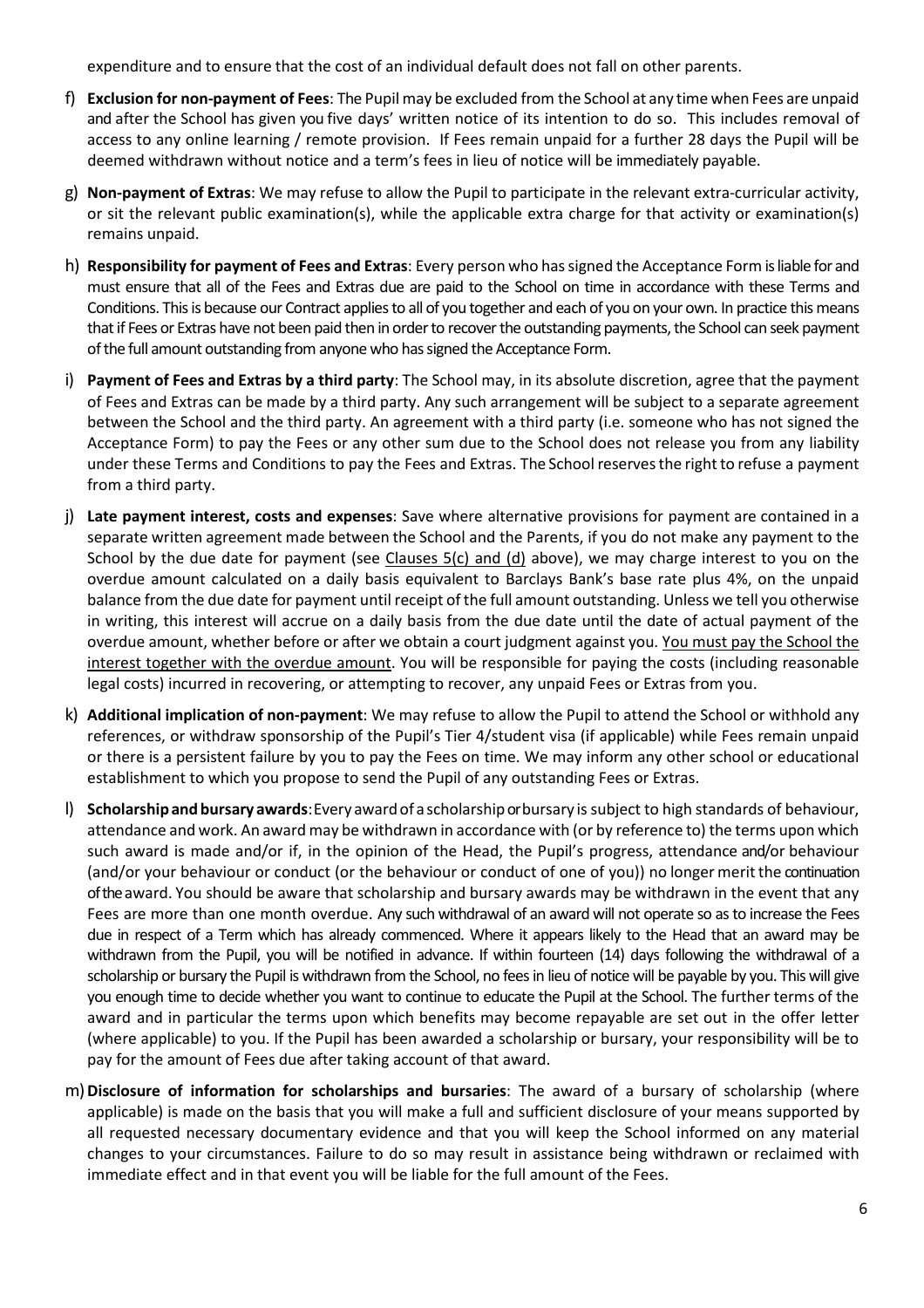- n) **Moving to the next stage of education**: Where the Pupil will not transition in school (see clause 4(b)), then you are not required to give notice to remove the Pupil at the end of the academic year in which the transfer to the next stage is due to take place. However, where the Pupil does meet the criteria and you wish to withdraw the Pupil from the School before they transition to the next stage, you must give the required Term's Notice under clause 6(c) below. Failure to do so will incur fees in lieu of notice.
- o) **Checks on your identity and source of funds:** From time to time, we may ask you to provide us with information, that we consider to be satisfactory, so that we can verify:
	- i. Your identity;
	- ii. The Pupil's identity;
	- iii. The Pupil's right to enter, live and study in the United Kingdom; and
	- iv. The source of funds you are using to pay the fees.

You must provide the School with the information and documentation we ask for. We reserve the right to carry out credit checks on the person(s) responsible for the payment of Fees, including where the Fees become overdue.

p) **Allocation of payments to your Fees account:** Except where expressly agreed with you otherwise, the School shall be entitled to allocate payments from you to your account as it sees fit. The School shall be entitled to allocate a payment made in respect of one child to the unpaid account of any other child of yours at the School.

# <span id="page-6-0"></span>**6. Notice requirements**

- a) **How to provide written notice to the School:** Notices that you are required to give under these Terms and Conditions must be in writing addressed to the Head and either:
	- i. Sent by email to the Head's secretary or the school Bursar;
	- ii. Delivered by hand to the School provided the School issues a signed and dated official receipt; or
	- iii. Sent to the School by recorded or other form of registered post requiring a signature upon receipt as proof of delivery.

In all cases, the School would expect you to consult with the Head before giving notice to withdraw the Pupil. **A notice of withdrawal under this Contract (i.e. under Clauses 5(l), 6(b) and 6(c)) must be signed by each of you as holders of parental responsibility for the Pupil and the School shall be entitled not to accept such notice unless and until all holders of parental responsibility have signed such notice.**

b) **Cancelling acceptance of a place before the Pupil joins the School**: If you wish to withdraw your acceptance of a place BEFORE the Pupil starts at the School, you must either give us a Term's Notice to that effect or pay to the School a term's fees in lieu of notice. This means that if, for example, the Pupil is due to start at the School in September (at the start of an academic year) then you would need to tell us in writing that you wish to withdraw your acceptance of their place on or before the first day of the preceding summer Term (i.e. the final term of the previous academic year) or pay the fees in lieu.

In relation to the Deposit and Fees:

- i. **If we do not receive a Term's Notice**: Where you cancel your acceptance of a place less than a term before entry or where the Pupil does not join the School after a place has been accepted, a Term's Fees will be payable by you and will become due and owing to the School as a debt. The Term's Fees will be charged at the rate that would have applied for the first Term of provision had the Pupil joined the School. The School will credit the Deposit you have paid to the payment of the Term's Fees you will owe us. Where applicable, such fees will be reduced to take account of any scholarship or bursary awarded to you.
- ii. **If we do receive a Term's Notice**: Where you withdraw the Pupil from the School before entry on a full Term's Notice, you will not have to pay fees in lieu but the Deposit will be retained by the School. The limited exception to this is where the School actually fills the specific vacancy created by the Pupil's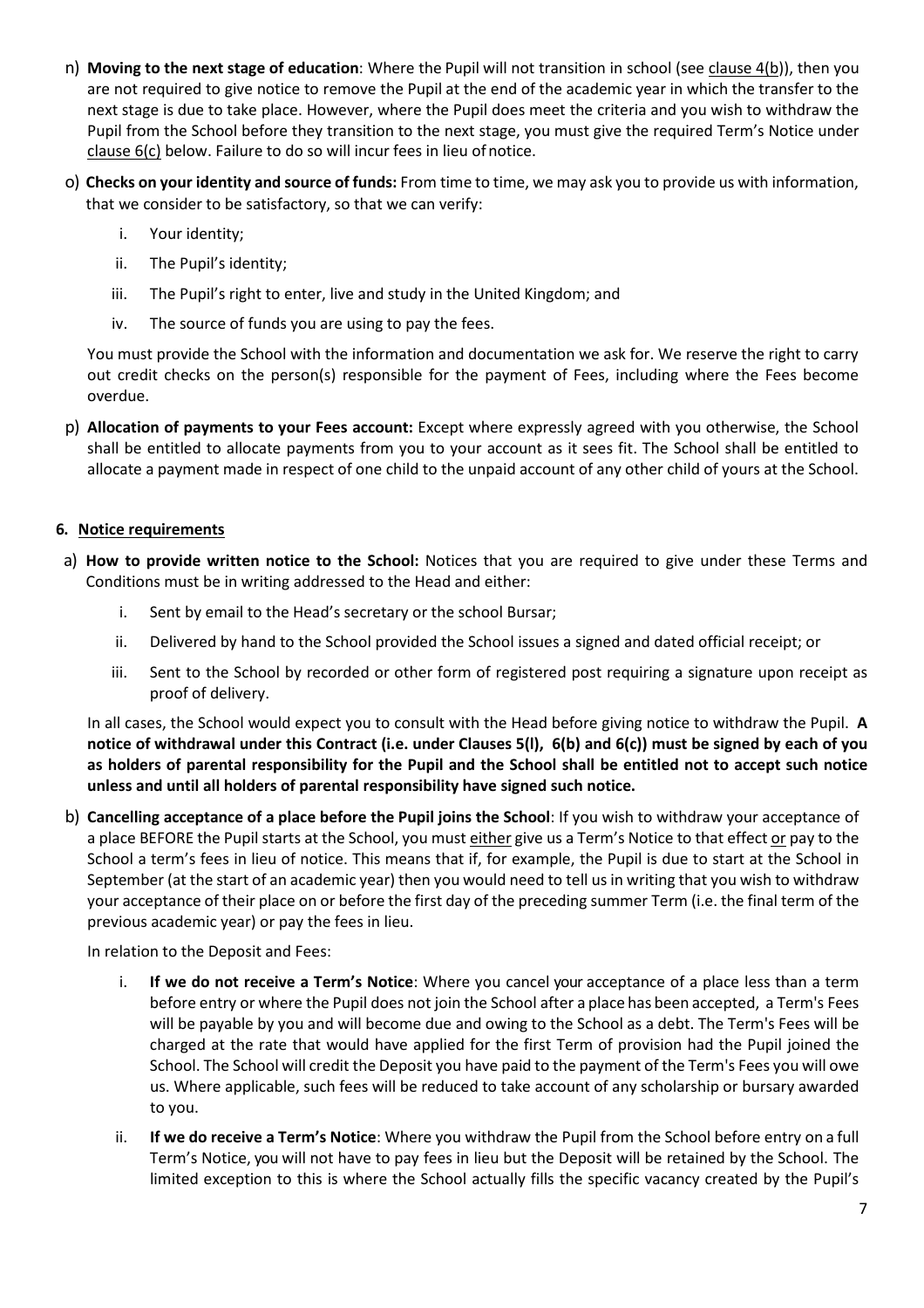withdrawal, in which case the School shall refund the Deposit to you less its costs in administering your dealings with the School or a reasonable estimate of those costs<sup>[1](#page-7-1)</sup>.

- <span id="page-7-0"></span>c) **Withdrawal from the School after the Pupil has started at the School**: If you wish to withdraw the Pupil from the School (other than at the normal leaving date), you must either give us a Term's Notice to that effect or pay a term's fees in lieu of notice, at the rate as would have been charged for the final term of provision if a Term's Notice had been given. Fees in lieu of notice will become payable by you upon demand. The School will credit the Deposit you have paid (without interest or any entitlement to repayment) to the payment of any such fees in lieu of notice. This means that if, for example, you wish to withdraw the Pupil with effect from the start of the autumn term (i.e., at the start of an academic year) then you would need to tell us in writing that you wish to withdraw the Pupil on or before the first day of the preceding summer term (i.e., the final term of the preceding academic year) or pay the fees in lieu referred to above. The main reason for these rules is to ensure that the School hassufficient notice with which to plan fee levels, other resources and the curriculum. The Pupil's decision to withdraw from the School shall, for these purposes, be treated as a withdrawal by the Parents.
- d) **Discontinuing Extras**: If you wish to withdraw the Pupil from an activity charged for as an Extra, you must either give half a term's written notice or half a term's fees for the Extra will be immediately payable in lieu as a debt. Half a term's notice means notice given before the first day of term expiring at half term, or notice given before half term expiring at the end of term.
- e) **Withdrawal part way through a term:** It is not possible for you to reduce the amount of Fees or Extras due, or to obtain a refund of Fees or Extras, by withdrawing the Pupil or by the Pupil's ceasing to participate in an activity part-way through a Term.

# **7. Removal and Exclusion of a Pupil**

- a) **The Head's discretion to require you to remove the Pupil from the School:** The Head may in their discretion require you to remove the Pupil from the School if the Head considers that:
	- I) Your behaviour or conduct (or the behaviour or conduct of one of you): is unreasonable; and/or adversely affects (or is likely to adversely affect) the Pupil's or other children's progress at the School, or the wellbeing of School staff; and/or brings (or is likely to bring) the School into disrepute; and/or is not in accordance with your obligations under this Contract or because we have a legal right to end the Contract because of something you have done wrong; or
	- II) The Pupil's attendance or progress is unsatisfactory and, in the reasonable opinion of the Head, the removal is in the School's best interests and/or those of the Pupil or other children.
- b) **What happens if the Pupil is required to be removed:** Should the Head exercise their right under Clause 7(a)(i) or (ii), you will not be entitled to any refund or remissions of Fees or Extras due (whether paid or payable) in or relation to the Term in which the Pupil is removed. The Deposit will be refunded and fees in lieu of notice will not be charged. Any Fees or Extras that have been prepaid for or relating to the Term following the required removal will be refunded.
- c) **The Head's discretion to suspend or exclude a pupil from the School:** The Pupilmay be suspended or, in serious or persistent cases, excluded from the School at any time if the Head considers that the Pupil's conduct or behaviour (including behaviour or conduct outside of school) is unsatisfactory and/or prejudicial to good order or the reputation of the School and the suspension or exclusion is in the School's best interests or those of the Pupil or other children. The School Rules set out examples of offences likely to be punishable by suspension or exclusion. These examples are not exhaustive and the Head may decide that suspension or exclusion for a lesser offence is justified where there has been previous misbehaviour.
- d) **What happens if the pupil is suspended or excluded:** Should the Head exercise his or her right under Clause 7(c) above, you will not be entitled to any refund or remission of Fees or Extras due (whether paid or unpaid) in or relating to the Term in which the Pupil is excluded or suspended and (save in the case of suspension) the Deposit will be returned. Fees in lieu of notice will not be charged and any Fees that have been prepaid for or relating to any term following the expulsion will be refunded. Extras will be refunded where costs have not been incurred by the School.

<span id="page-7-1"></span> $1$  You should be aware that in the event of a late withdrawal it is very unlikely that the School would be able to find a replacement.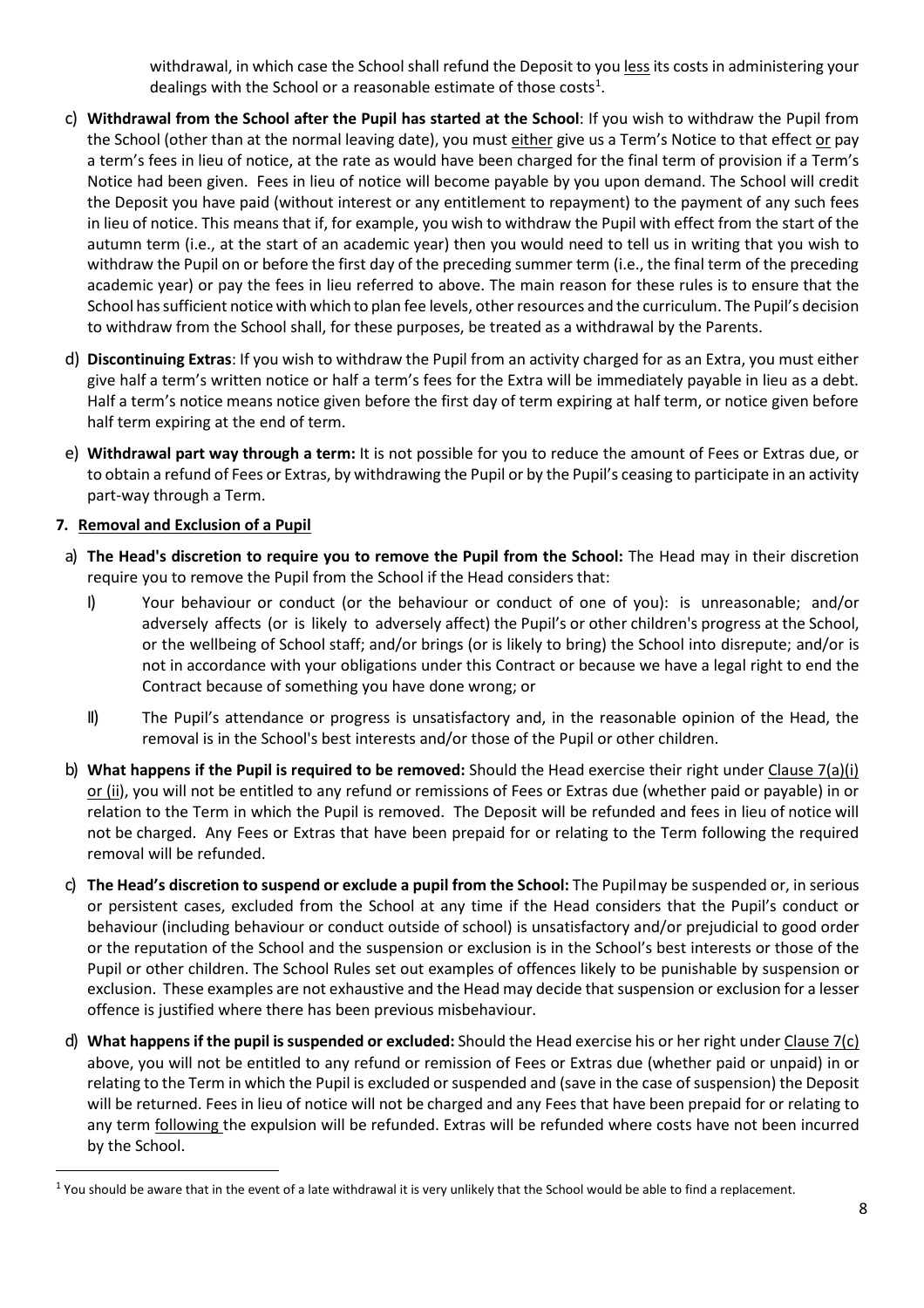- e) **Exercise of the Head's Discretion:** The decision to exclude, suspend or require the removal of the Pupil and the manner and form of any announcement shall be in the sole discretion of the Head. Subject to data protection law, the School and/or its staff may not be required to divulge to Parents or others any confidential information or the identities of pupils or others who have given information which has led to suspension, the requirement to remove or exclude, or which the School has acquired during an investigation.
- f) **Reviewofdisciplinarymatters anddecisions:** You are entitled to have any decision taken by the Head to exclude, suspend or require the removal of the Pupil under the final stage of the Complaints Procedure (which is on the School website, printed copies are available on request).
- g) **Impact of exclusion or required removal**: A Pupil who has been withdrawn, excluded, suspended or removed from the School has no right to enter school premises without the prior written permission of the Head. This Contract will terminate with immediate effect if the Pupil is excluded or if you are required to remove the Pupil from the School.

# **8. Ending this Contract**

- a) **Our rights to end the Contract:** In addition to where this Contract is terminated automatically as a result of an exclusion or required removal under Clause 7, the School may end this Contract at any time by notice in writing to you, without any obligation to return any Deposit or Fees paid to you, if:
	- i. you do not make a payment to us when it is due and you still do not make payment within twenty-eight (28) days of us reminding you that such payment is due;
	- ii. you (or either of you) make a serious misrepresentation of facts or circumstances to us, or you (or either of you) withhold important information from us, about you and/or the Pupil or that is relevant to the provision of education by the School to the Pupil (such as misrepresenting at any point in time (and whether by act, omission or withholding of information on your part) that you and/or the Pupil is legally entitled to enter, reside and/or study in the United Kingdom when in fact you / the Pupil is not or any information about the Pupil's health, medical condition, special educational needs, disability or allergies);
	- iii. you fail or refuse to complete and submit to the School a medical questionnaire in respect of the Pupil and/or, where applicable, your child fails to attend the School's medical examination and/or you fail or refuse to complete and submit a parental absence form;
	- iv. you fail or refuse to provide us with information we consider to be satisfactory as to your identity, the Pupil's identity, the Pupil's right to enter, live and study in the United Kingdom, or the source of funds you are using to pay the fees, as required under this Contract;
	- v. you (or either of you):
		- are unable, following our request, to demonstrate that you will be able to pay the fees and supplemental charges due under this Contract;
		- are otherwise unable to pay your debts as they fall due;
		- are the subject of a bankruptcy petition or order; or
		- you enter into an individual voluntary arrangement; or
		- otherwise do not comply with (i.e. you breach) your obligations under this Contract such that we have a legal right to end the Contract or, in the Head's reasonable discretion, the School is not able to provide, or is compromised in providing, the educational services it needs to in satisfaction of its obligations under this Contract.
- b) **Your rights to end the Contract**: You may end this Contract at any time by notice in writing to the School if:
	- i. You have a legal right to end the Contract because we have not complied with our obligations under this Contract; or
	- ii. The School becomes insolvent or goes into liquidation or receivership or administrative receivership or is wound-up for any reason.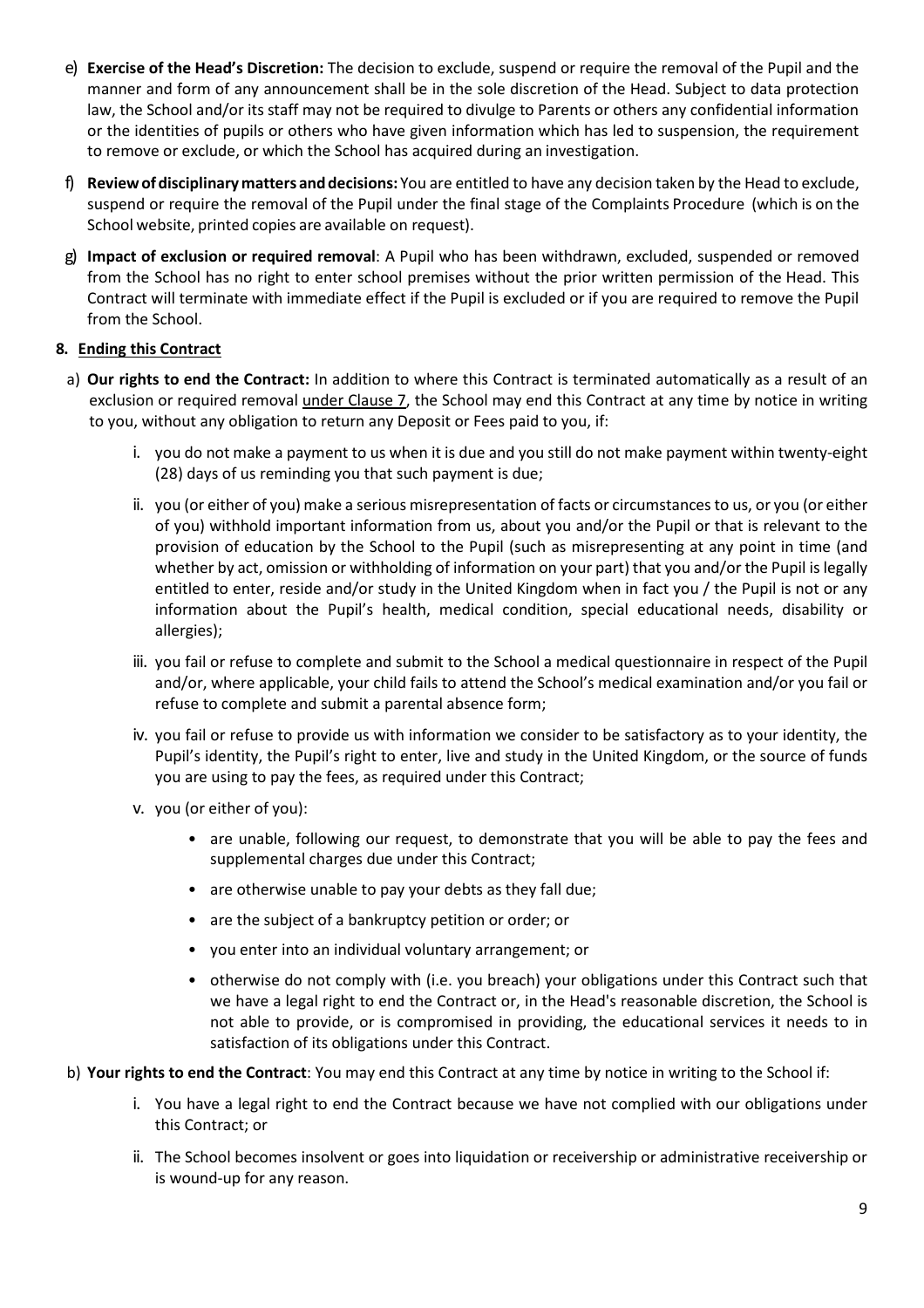c) **When this Contract will end if not terminated early**: For the avoidance of doubt and without us having to provide you with notice, this Contract shall end at the end of the Pupil's secondary schooling i.e. to the end of year 13. This may be sooner if the Pupil does not meet any requirements imposed by the School under Clause 4(b).

#### **9. Boarding (where applicable)**

- a) **Medical Matters**: Each boarder, unless otherwise agreed by the Head, will be registered on the National Health Service list of the School Doctor and the School Dentist.
- b) **Boarding and Day Status**: A change of a Pupil's place from day to boarding will depend on the availability of a boarding place at the time. You must give us a Term's Notice if you wish for the Pupil to change from boarding to day status or a term's difference in Fees (between the boarding and the day Fees) will be payable in lieu. The Head may at any time require removal of the Pupil, temporarily or permanently, from boarding in any of the circumstances described at Clause 7(a) or  $(c)$  above. In that event, there will be no refund of Fees for the balance of that term, as outlined in Clause 7 above.
- c) **Travel arrangements**: The right is reserved to charge all administration and other expenses including staff supervision where the School has to make travel or other arrangements for the Pupil before, during or at the end of a term. Parents of boarding pupils must adhere to the School's requirements for provision of information in force from time to time, including contact details, details of mode of travel and the address and a contact telephone number where the Pupil can be contacted when not at school premises.
- d) **Fees in Lieu of Notice**: Where fees in lieu of notice are payable in accordance with these Terms and Conditions, the rate for a boarder is the rate as would have been charged for the final term of provision if the relevant notice had been given.

# **10.How we may use Personal Information: References, Confidentiality andData Protection**

- a) **References for the Pupil:** We may supply information and a reference in respect of the Pupil to any educational institution which you propose the Pupil may attend or, where applicable, to any prospective employer. Where relevant this may include information about any unpaid fees. Any reference supplied by us(or received by us) shall be confidential. We will take care to ensure that all information that is supplied by us relating to the Pupil is accurate and any opinion given on his/her ability, aptitude for certain courses and character is fair. However, we cannot be responsible for any loss you are or the Pupil is alleged to have suffered resulting from opinions reasonably given, or correct statements of fact contained, in any reference or report given by us.
- b) **We will need to use information relating to the Pupil, and to you, for certain purposes connected with the running of the School and the Company:** This will include but is not limited to name, contact details, school records, photographs and audio-visual recordings, both whilst the Pupil is at the School and after he or she has left for the purposes of:
	- i) managing relationships between the School and current pupils/Parents and fulfilling our obligations to you, including educational and examination purposes, safeguarding, statutory reporting, health and safety, complaints, administration and processing of fees; and;
	- ii) promoting the School to prospective pupils/Parents;
	- iii) publicising the School's activities; and
	- iv) communicating with the school community and the body of formerpupils.

In relation to (ii) to (iv) above, this includes use of such information by the School in/on the School's prospectus (in whatever format or medium it is produced/made available), the School's website(s) and (where appropriate) the School's social media channels. Further information about how the School processes your and the Pupil's data can be found in the School's Privacy Notice.

- c) **You are required to update the School of changes to information held, or in circumstances relating to, you and/or the Pupil:** You must:
	- i) confirm (or update, if necessary), when requested, such information (and/or documentation) about (or relating to) you and/or the Pupil that is held by the School; and
	- ii) inform the School of any change to you or the Pupil's circumstances (including, where applicable, in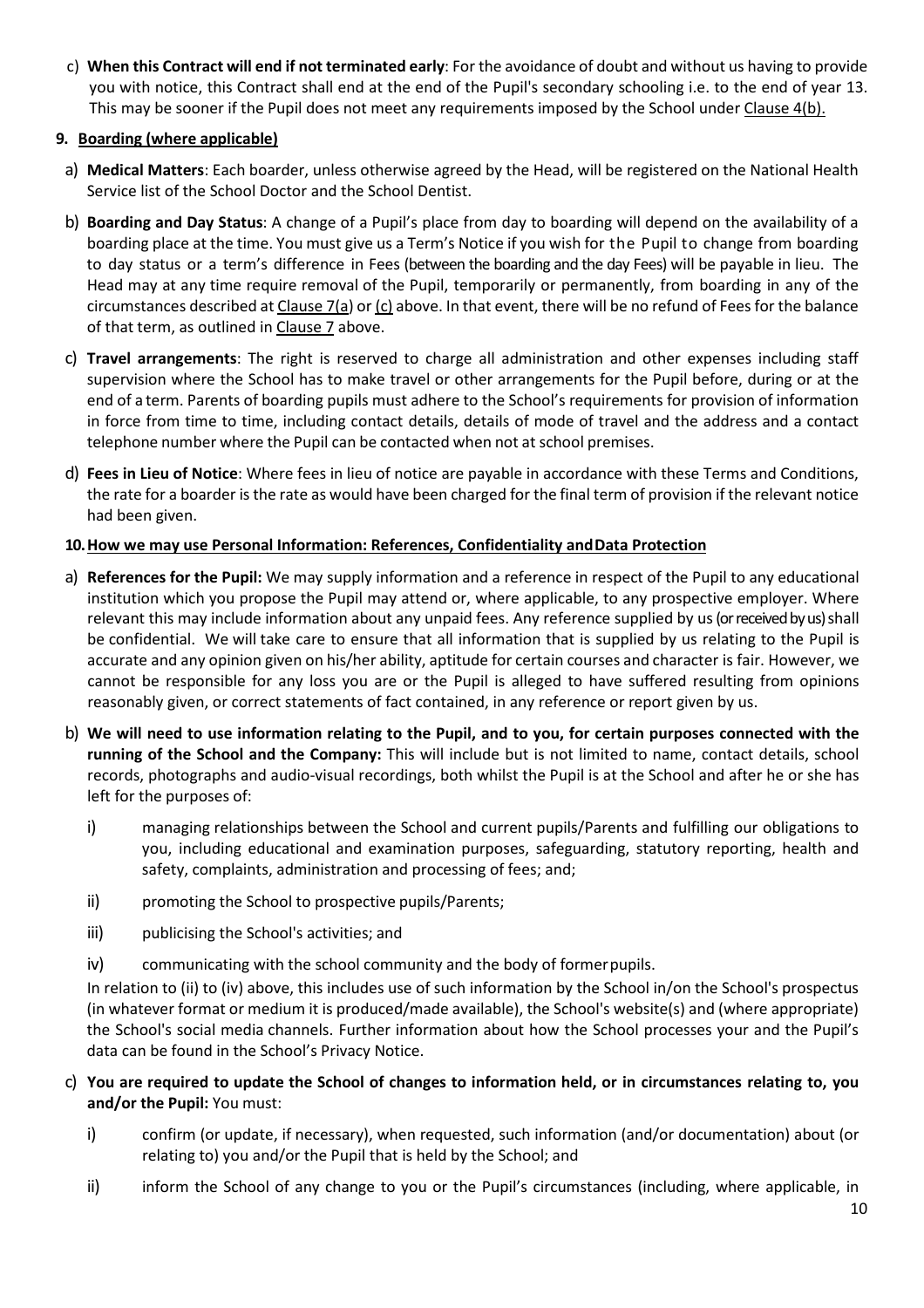connection with the Pupil's entitlement to enter, reside and/or study in the United Kingdom), or to information about (or relating to) you or the Pupil that has previously been notified to the School, including relevant contact details.

- d) **The School will send information (e.g., school reports) about the pupil to both of you as a matter of course.**  Any person who has parental responsibility for the Pupil is entitled to receive certain information about the Pupil from the School (including school reports, correspondence and other materials relating to his or her progress, development and/or education generally). The School shall therefore disclose such information as a matter of routine to such persons **UNLESS** the School is restricted from doing so by a court order (or similar direction) or by any other legal requirement or obligation (for example, under data protection law).
- e) **Data Protection Law:** The School and the Company will process personal data about you and the Pupil in accordance with data protection law including the Data Protection Act 2018 (as each amended or superseded), and other related legislation. The School and the Company will process such personal data:
	- i) as set out in this clause and in the School's Privacy Notice as may be amended from time to time and which is available on the School'swebsite;
	- ii) in order to comply with any court order, request from or referral to an appropriate authority, or legal, regulatory or good practice requirement; and
	- iii) to perform our obligations under this Contract, and where otherwise reasonably necessary for the School's purposes.

#### **11. Intellectual Property Rights**

We shall recognise any intellectual property rights created, generated or owned by or vested in the Pupil. Intellectual property, including copyright, created solely by the Pupil in the course of their studies or in connection with the School will be owned by the Pupil. Where the Pupil creates a work protected by an intellectual property right in the course of their studies or in connection with the School jointly with an employee of the School, the intellectual property right shall be owned jointly by the Pupil and the School. You hereby grant a non-exclusive licence to the School permitting the use by the School of all intellectual property rights created by the Pupil in the course of their studies or in connection with the School, either alone, jointly with another pupil, or jointly with an employee of the School.

#### **12. Events outside of our, or your, control**

- a) **What we mean by an "event outside of our/your control"***.* The School means any event beyond either your or our reasonable control including, but not without limitation, acts of God, war, riot, civil commotion, compliance with any law or governmental order, rule, regulation, guidance or direction (including that of a local authority), accident, fire, flood, storm, pandemic or epidemic of any disease, terrorist attack, chemical or biological contamination. In the remainder of this clause we shall refer to these as an "**event**".
- b) **What happens if the School is affected by an event outside of our control***.* If an event arises which prevents, hinders or delaysthe School's performance of any of its obligations under this Contract, the School shall give you notice in writing specifying the nature and extent of the circumstances giving rise to the event. Provided that the School has acted reasonably and prudently to prevent and/or minimise the effect of the event, the School will not be responsible for not performing those of ourobligations which are prevented or delayed by, and during the continuance of, the event. To the extent reasonably practicable in the circumstances the School shall try during the continuance of the event to continue to provide educational services (including by the provision of appropriate educational services remotely).
- c) **Events lasting more than 6 months**. If the School is wholly and completely prevented from performing all of its obligations(and is unable to provide educational services remotely) as a result of an event for a continuous period of more than six (6) months, the School shall notify you of the steps it plans to take to ensure performance of the contract after such period and you shall then, following receipt of such notice, be entitled to end this Contract on written notice to the School and without giving a Term's Notice or paying fees in lieu of notice.
- d) **What happensif the Pupil is affected by an event outside of your control***.* Subject to Clause 5(e) (which means